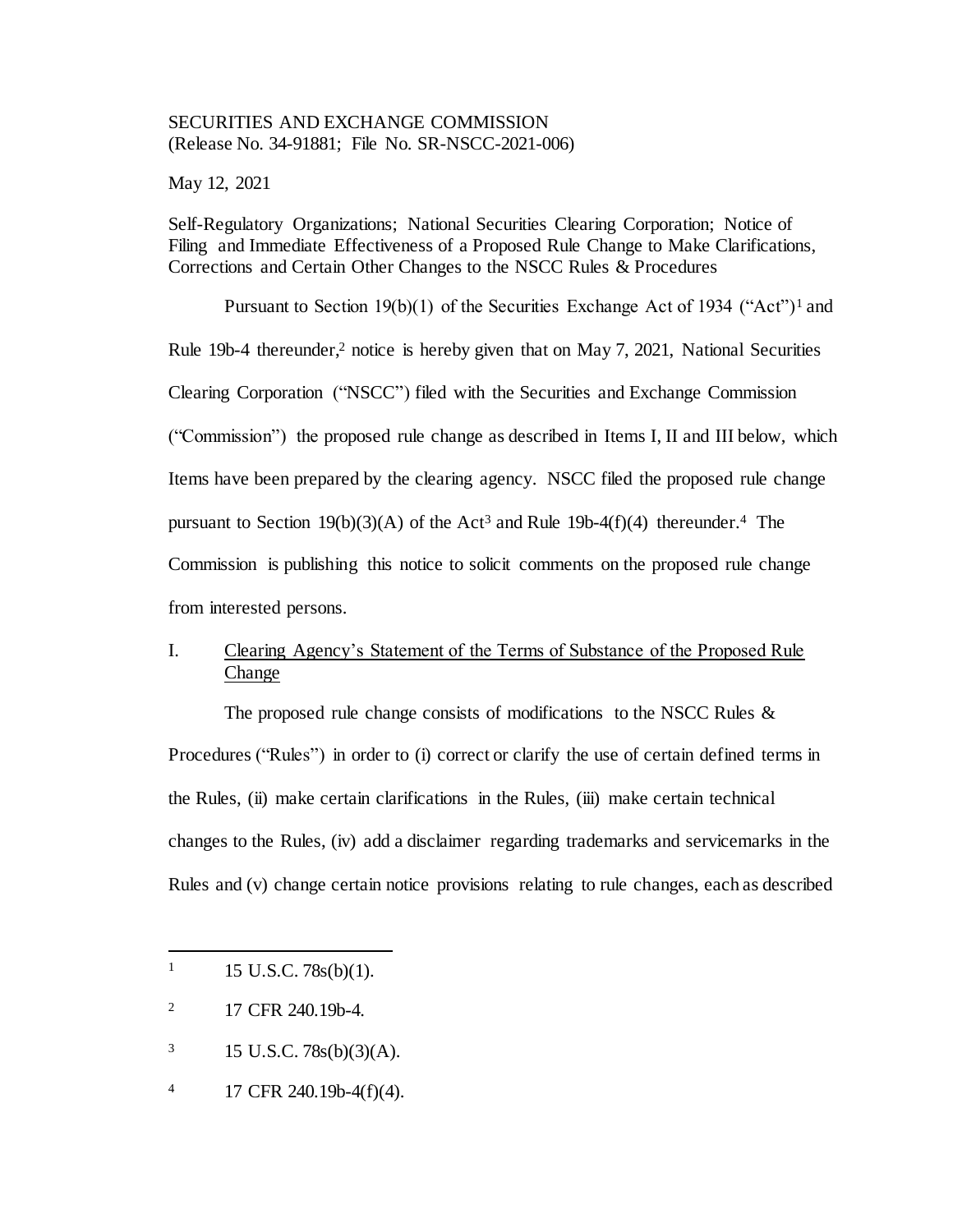in more detail below. 5

j

# II. Clearing Agency's Statement of the Purpose of, and Statutory Basis for, the Proposed Rule Change

In its filing with the Commission, the clearing agency included statements concerning the purpose of and basis for the proposed rule change and discussed any comments it received on the proposed rule change. The text of these statements may be examined at the places specified in Item IV below. The clearing agency has prepared summaries, set forth in sections A, B, and C below, of the most significant aspects of such statements.

## (A) Clearing Agency's Statement of the Purpose of, and Statutory Basis for, the Proposed Rule Change

#### 1. Purpose

NSCC is proposing to (i) correct or clarify the use of certain defined terms in the Rules, (ii) make certain clarifications in the Rules, (iii) make certain technical changes to the Rules, (iv) add a disclaimer regarding trademarks and servicemarks in the Rules and (v) change certain notice provisions relating to rule changes, each as described in more detail below.

## *(i) Proposal to correct the use of certain defined terms in the Rules*

Certain capitalized terms are used but not defined, certain terms are defined but the defined terms are not used consistently and certain defined terms are duplicative in the Rules. NSCC is proposing to correct and clarify the use of certain defined terms in the Rules as follows:

<sup>5</sup> Terms not defined herein are defined in the Rules, available at http://dtcc.com/~/media/Files/Downloads/legal/rules/nscc\_rules.pdf.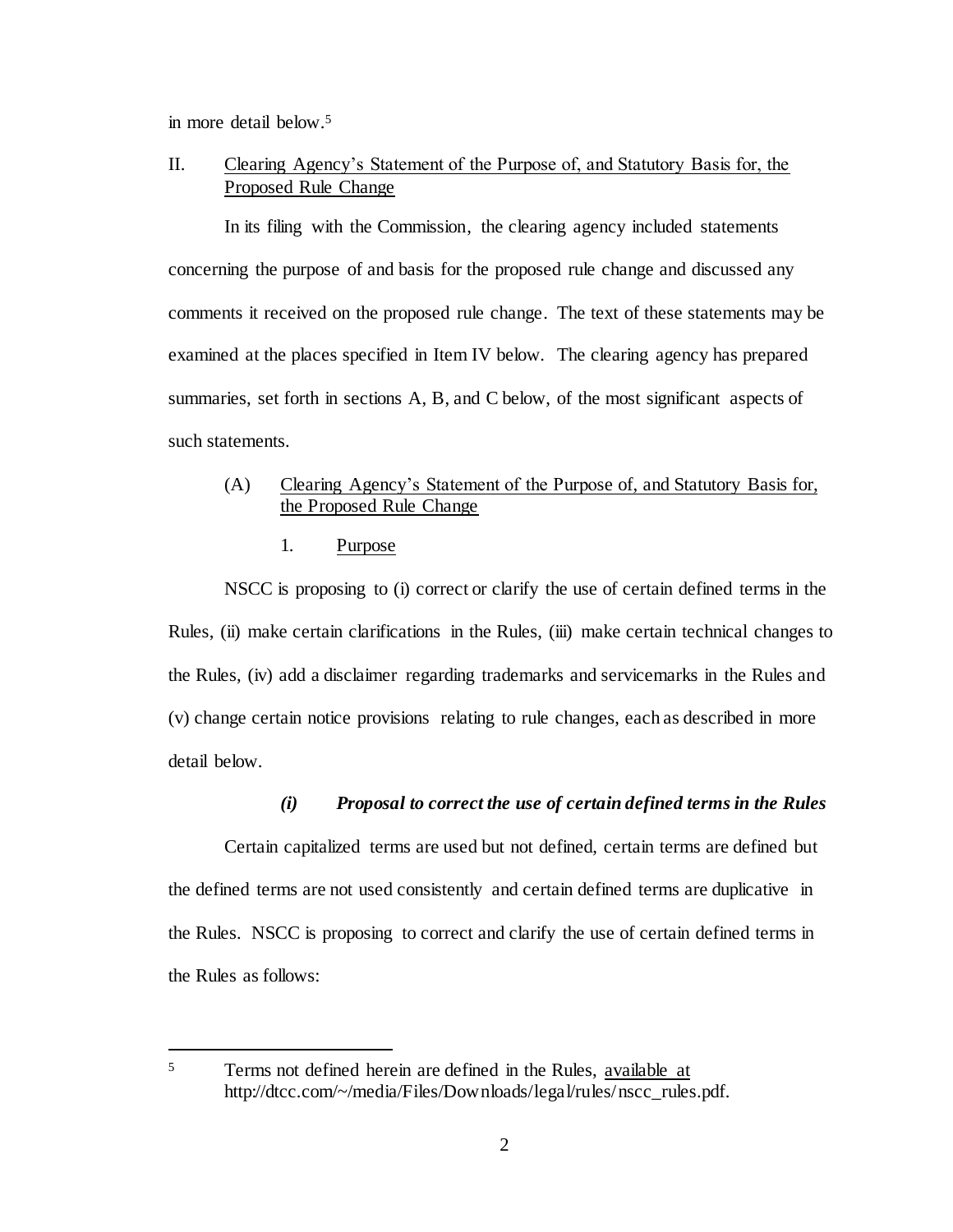- Move the defined term "Affiliate" from Rule 4A to Rule 1 as the term is used in a number of places in the Rules and remove ", as defined in Rule 4A" after the use of the term Affiliate in Section 7 of Rule 7 and Section A of Procedure II
- clarify the definitions of "Board" and "Board of Directors" in Rule 1 to ensure that it is clear that both terms are defined and have the same meaning
- capitalize "business day" throughout the Rules to reflect that it is a defined term
- add a defined term "Exchange Act" in Rule 1 for the Securities Exchange Act of 1934, as amended and replace "Securities Exchange Act of 1934, as amended" and "Securities Exchange Act of 1934" and "Act" with the new defined term in a number of places in the Rules
- capitalize "affiliate" in the definition of "Family-Issued Securities" in Rule 1 to reflect that it is a defined term
- add a defined term "GAAP" in Rule 1 as the abbreviation is currently used in a number of places in the Rules to describe generally accepted accounting principles, consistently applied
- delete "(or IMA Member)" from the definition of "Investment" Manager/Agent Member" in Rule 1 and delete "IMA" as a defined term in Section 2(j) of Rule 2 as they are duplicative of an existing defined term "Investment Manager/Agent Member" that has the same meaning; replace the use of "IMA Members" in a footnote in Rule 2A with "Investment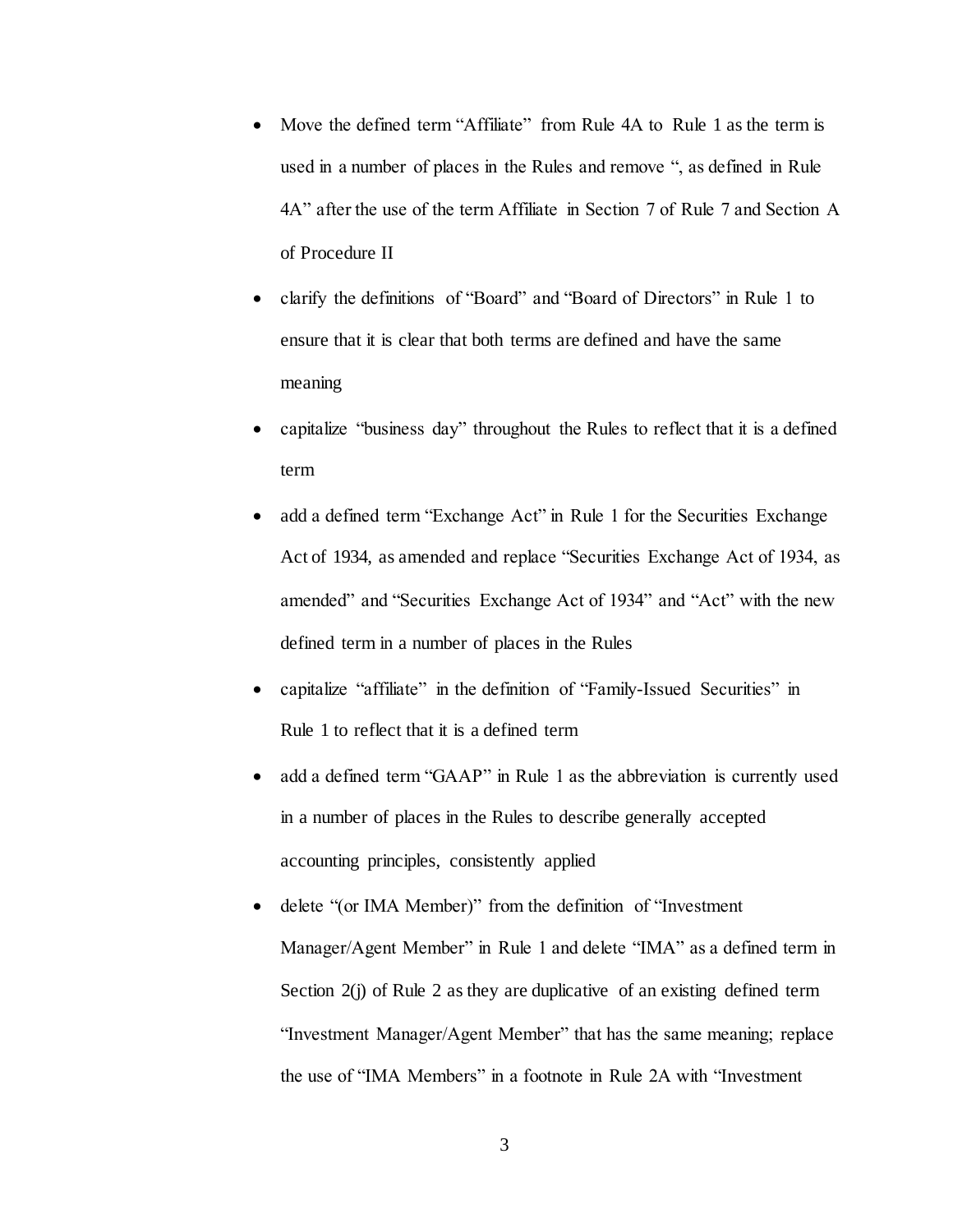Manager/Agent Members" using the existing defined term Investment Manager/Agent Member

- add a defined term "NSCC" in Rule 1 as the term is currently used in a number of places in the Rules to describe NSCC
- add a defined term "SEC" in Rule 1 for the Securities Exchange Commission and replace "Securities Exchange Commission," "U.S. Securities and Exchange Commission" and "Commission" with the defined term in a number of places in the Rules
- change reference of "Non-U.S." to "non-U.S." in a footnote in Rule 2A to reflect that Non-U.S. is not a defined term
- use the existing defined term "NSCC Website" rather than other descriptions of the NSCC Website such as the "Corporation's Website" and "Website" in Section 2 of Rule 2B and "website" and "NSCC's Website" in Section 7 of Rule 45; remove a duplicative definition of NSCC Website in Section 7 of Rule 45
- capitalize "corporation" in Section 4 of Rule 7 to reflect the existing defined term
- use the existing defined term "CFTC" in place of "Commodity Futures Trading Commission" in Section 6 of Rule 7 and in place of "Commodities Futures Trading Commission" in, Section (b) of Rule 49
- change "Guidelines" to "guidelines" in Section  $2(b)(\vec{v})$  of Rule 15 to reflect that Guidelines is not a defined term
- change references to "Time of Insolvency" to "time of insolvency" in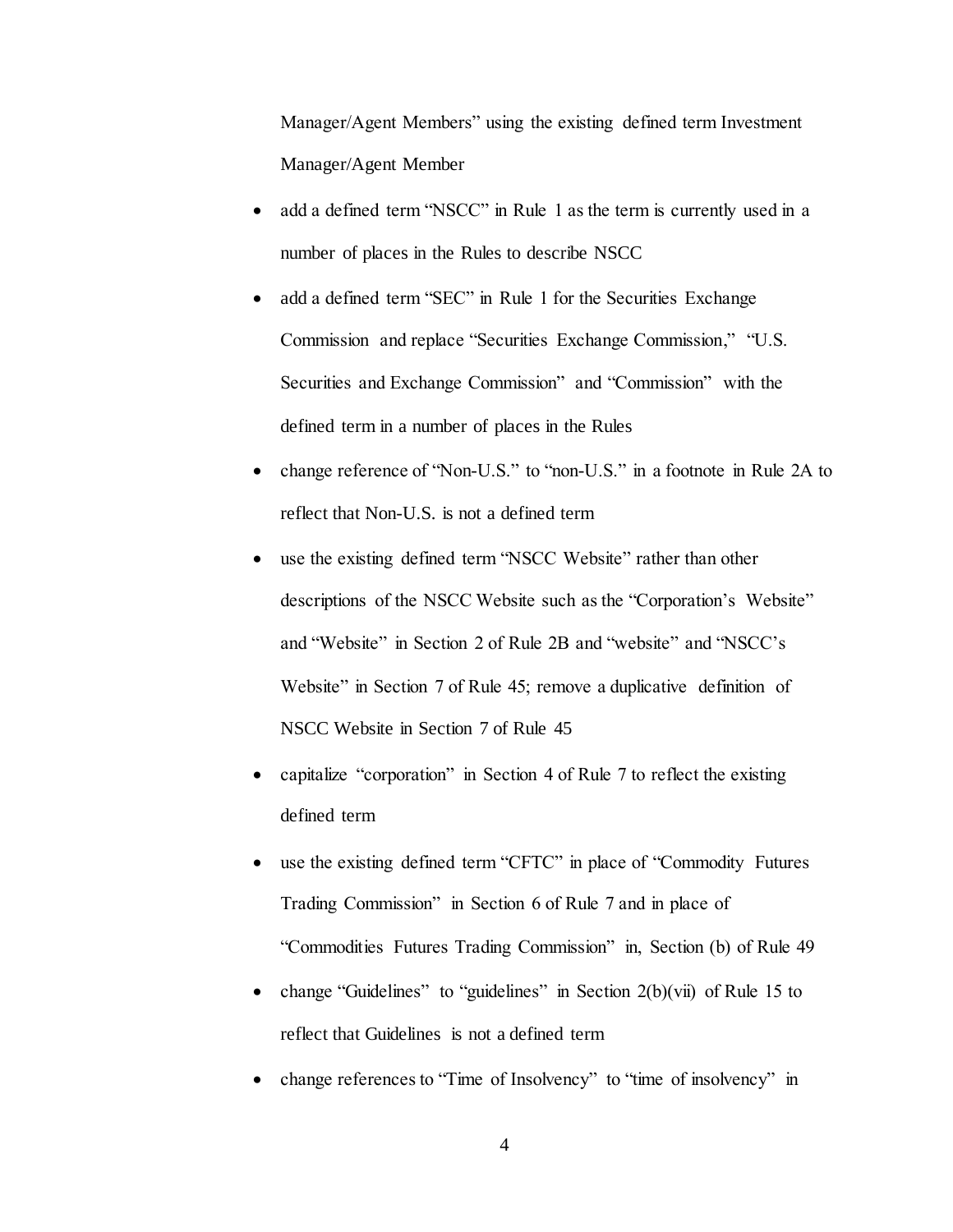Section 4 of Rule 45 to reflect that the term is not defined in the Rules

- capitalize "rules" in Section 7 of Rule 45 and in Section C(3) of Rule 52 to reflect the existing defined term
- change "Fund/Serv Eligible Fund" to "Fund/SERV Eligible Fund" in Section 12 of Rule 50 to reflect the correct capitalization of the defined term
- replace "the Fund/SERV Service" with "Fund/SERV" in a footnote in Section A.2 of Rule 52 and Section A.10 of Rule 52 to reflect that the defined term Fund/SERV is referring to the Fund/SERV service
- remove references of "NSCC" and "NSCC full service" before "Members" and "Member" in Section 1 of Rule 54 and Section A of Procedure XVII as they are unnecessary
- capitalize "balance" in the phrase "Net Debit balance" and capitalize "net credit balance" and "net debit balance" in Section 2 of Rule 55 to reflect the existing defined terms
- capitalize the words "registered clearing agencies" in a number of places in Section VII of Addendum A to reflect the existing defined term
- replace "Investment Company" with "investment company" in Section 1.A(v) of Addendum B to reflect that it is not a defined term
- replace "Principal Underwriter" with "principal underwriter" in Section 3.A(i) of Addendum B to reflect that it is not a defined term
- replace "Investment Company" with "investment company" in Section 3.A(ii) of Addendum B to reflect that it is not a defined term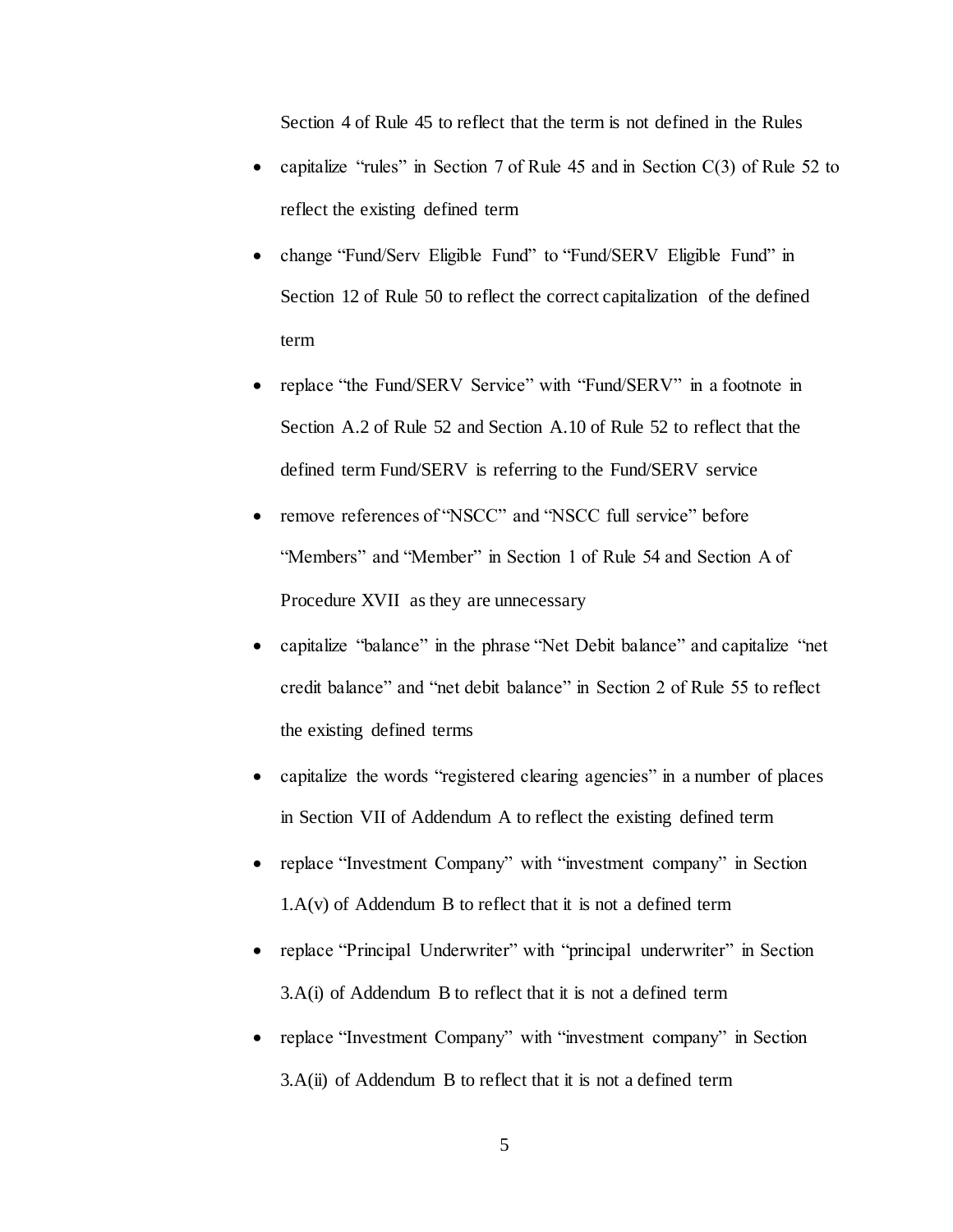- replace "Investment Adviser" with "investment adviser" in Section 3.A(iii) of Addendum B to reflect that it is not a defined term
- replace "Services" with "services" in Section 3.A(vi) of Addendum B to reflect that it is not a defined term
- replace "Investment Company" with "investment company" in Section 5.A(v) of Addendum B to reflect that it is not a defined term
- replace "Principal Underwriter" with "principal underwriter" in Section 6.A(vi) of Addendum B to reflect that it is not a defined term
- replace "Investment Adviser" with "investment adviser" in Section 6.A(vii) of Addendum B to reflect that it is not a defined term
- capitalize the word "system" in the reference to "Federal Reserve system" in Section 10.A.(iii) of Addendum B to be consistent with the use of the reference to Federal Reserve System in other sections of the Rules
- add "of 1940, as amended" after Investment Company Act in Section  $10.A(vi)$  of Addendum B to reflect that it is not a defined term
- replace "registered clearing agencies" and "SEC registered clearing agencies" with "Registered Clearing Agencies" in Addendum L to reflect that it is a defined term
- add a definition of "AML" in Addendum O to clarify that AML refers to Anti-Money Laundering

### *(ii) Proposal to make certain clarifications in the Rules*

NSCC is proposing to make the following changes in the Rules to better clarify the meaning of certain provisions and the usage of certain defined terms: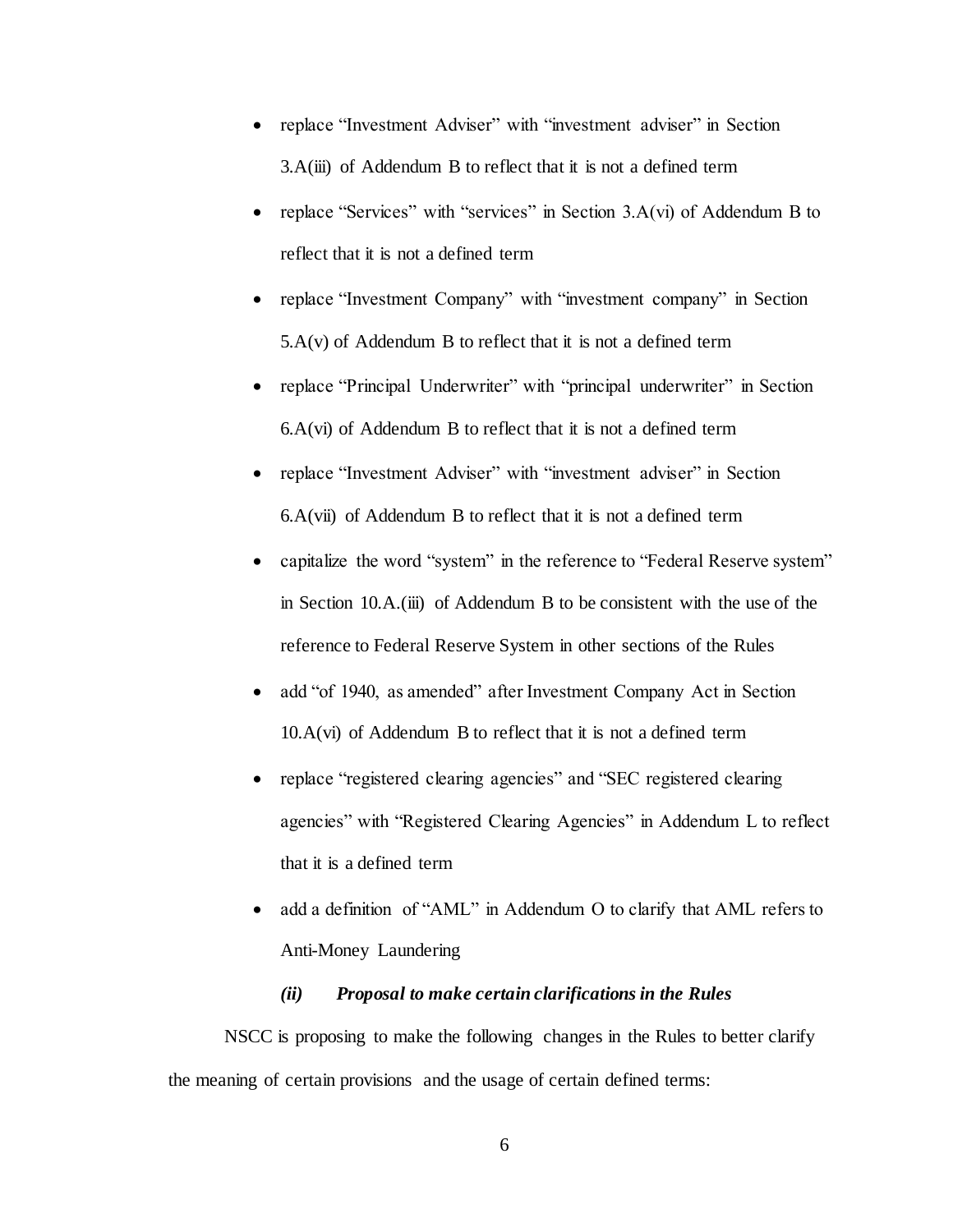- change "acting on delegated authority" to "acting under delegated authority" in the definition of "Board" and "Board of Directors" in Rule 1 to reflect the more common phraseology
- clarify that the NSCC Website may include DTCC's website in the definition of "NSCC Website" in Rule 1
- remove "decline or" or "declined or" in each instance where the phrase "decline or cease to act" or "declined or ceased to act" is used in a number of places in the Rules to reflect that declining to act is not different from ceasing to act in the context used in the Rules
- add "and set forth in these Rules & Procedures" in the definition of "Procedures" to clarify that the defined term Procedures is referring to the Procedures set forth in the NSCC Rules & Procedures
- make "General Rules and Regulations" lowercase in the definition of "Security" in Rule 1 to reflect that it is not a defined term and add "promulgated" to reflect that it is referring to general rules and regulations promulgated under the Exchange Act
- replace "Corporation" with "entity" in two places in Section  $1(G)(v)$  of Rule 2A to reflect that the phrase is referring to any entity that engages in clearance and settlement activities and not to NSCC
- replace the phrase "SEC Rule 17a-11" with "Rule 17a-11 of the Exchange Act" in Section 2.A(b) of Rule 2B to reflect that it is referring to Rule 17a-11 promulgated under the Exchange Act
- replace a reference to the "Securities and Exchange Commission" with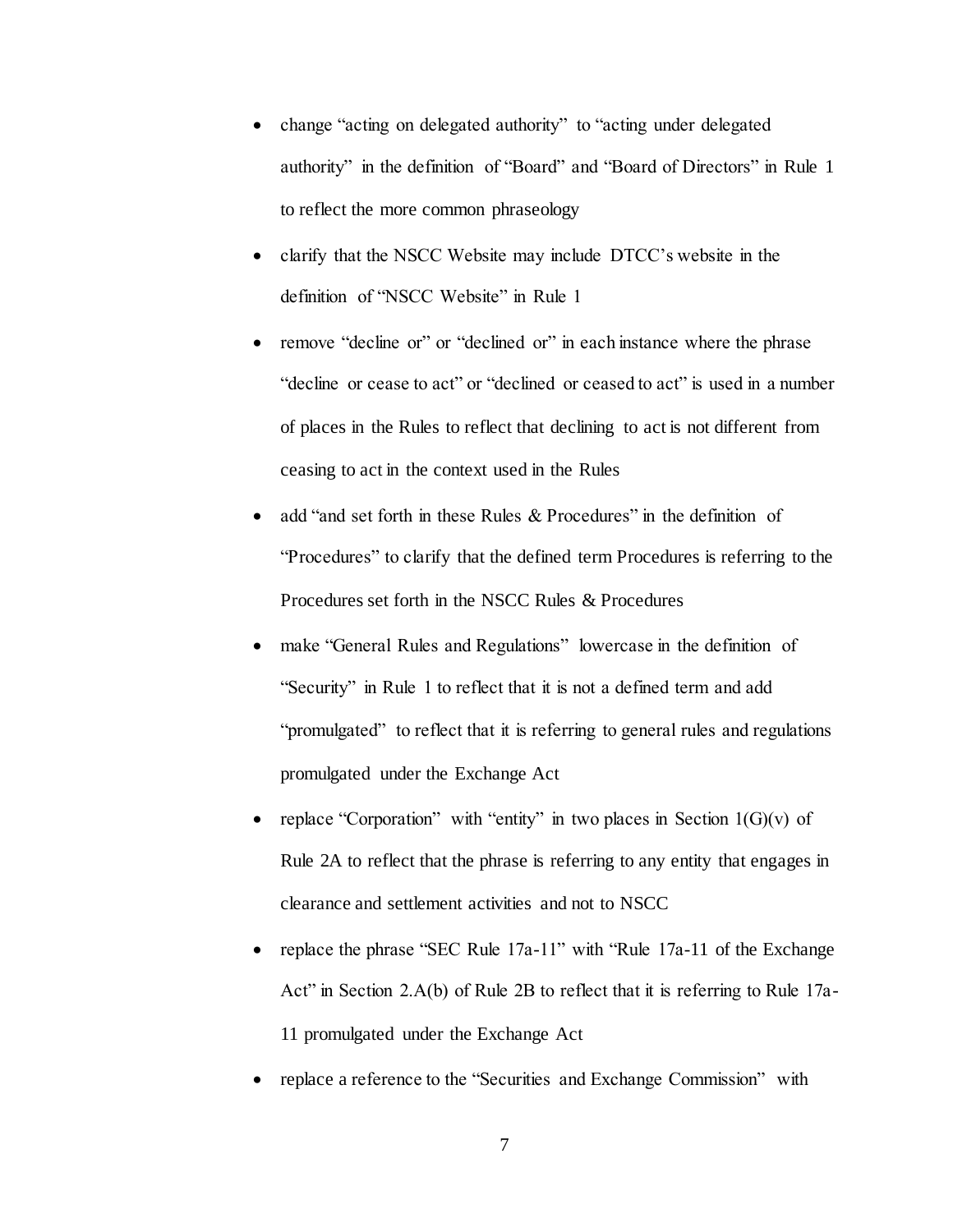"Exchange Act" in Section 1(a) of Rule 3 to clarify that Rule 10b-17 is referring to Rule 10b-17 promulgated under the Exchange Act

- add Mutual Fund/Insurance Services Members and AIP Members as Limited Members that are required to file signatures in Section 2 of Rule 5 in order to formalize that NSCC requires those Limited Members to file signatures in the same manner as the other Members and Limited Members listed in that section
- replace the heading "Sec" with "SEC" in Section 4 of Rule 9 to conform to usage of section references in other Rules
- remove the word "for" in Section  $1(a)$  of Rule 11 as it is unnecessary
- change the phrase "information and otherwise" to "information or otherwise" in Section 4 of Rule 15 to reflect that the phrase is intended to mean that a participant could be subject to a fine for failure to furnish information or for failure to otherwise comply with the requirements of Rule 15
- capitalize "important notice" in Section 3 of Rule 18 to conform to other usage of that term in the Rules
- replace "Commission Rules 8c-1 and 15c2-1" with "Rules 8c-1 and 15c2-1 of the Exchange Act" in Section 8(b) of Rule 18 to reflect that it is referring to rules promulgated under the Exchange Act
- change the reference of the title "Vice President" to "Executive Director" in Rule 23 to reflect that NSCC changed the title of Vice President to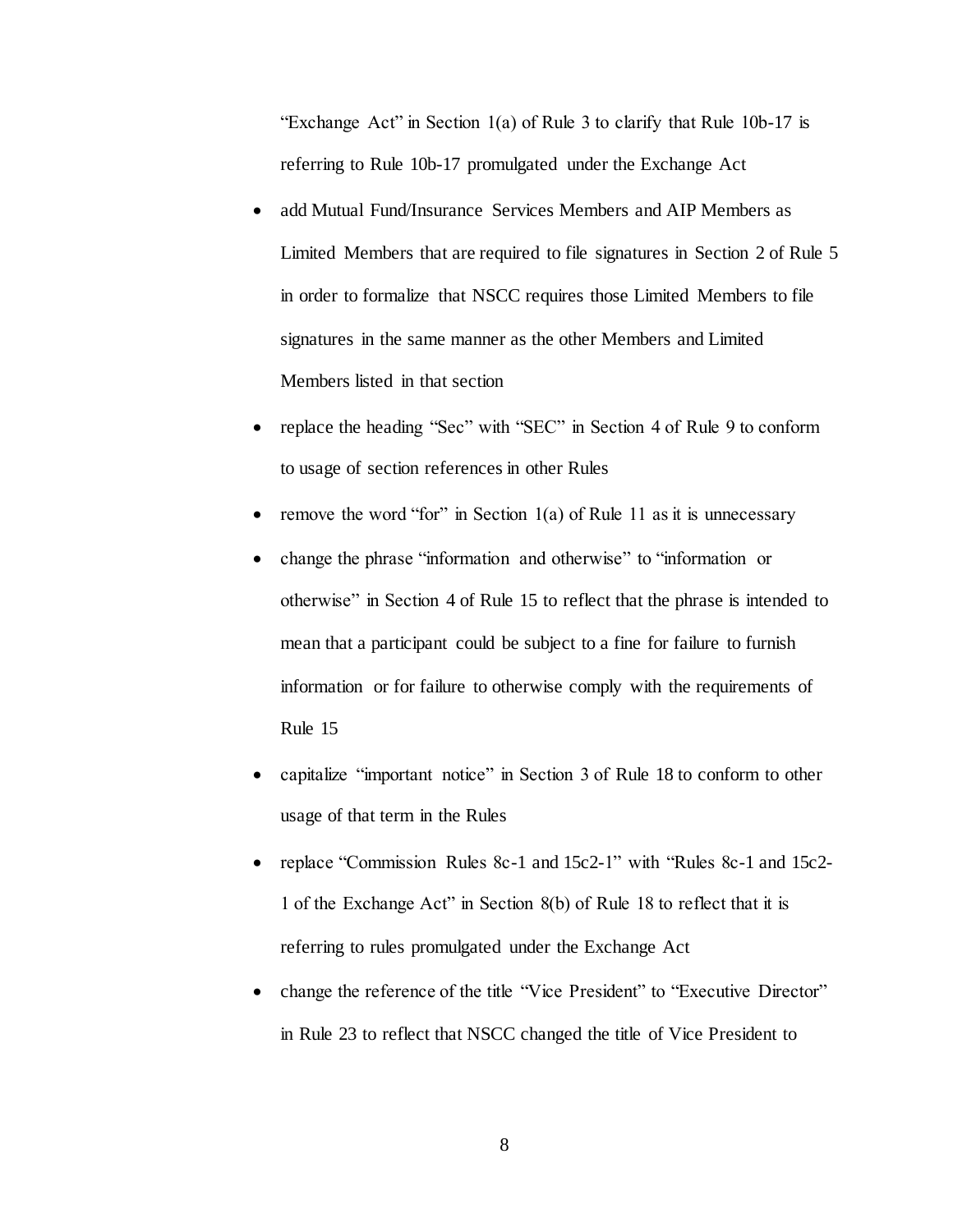Executive Director<sup>6</sup>

- clarify in Rule 26 that fee descriptions and charges are set forth in Addendum A by adding the following sentence: "Please refer to Addendum A (Fee Structure) for fee descriptions and charges."
- clarify in Rule 35 that the financial statements provided by NSCC are U.S. GAAP financial statements and that the audited financial statements include the independent auditors' report on the financial statements
- replace "close" with "last day" in two places in Rule 35 to clarify that the close of each fiscal quarter is meant to be the last day of each fiscal quarter
- add "or Procedure" in Rule 36 to clarify that NSCC will notify Members, Limited Members and Registered Clearing Agencies of proposals to change, revise, add or repeal any Procedure as well as any Rule
- clarify in Rule 36 that NSCC will notify Members, Limited Members and Registered Clearing Agencies of any rule change proposals to any Rule or Procedure by posting the proposal on the NSCC Website
- replace "five" with "5" in Sections 1 and 3 of Rule 37 to conform to other descriptions of the number of business days in Rule 37
- add "decision" after "Panel's" in Section 7 of Rule 37 to clarify that in

j

<sup>6</sup> In 2018, the Securities and Exchange Commission ("Commission") approved NSCC's proposed rule change to amend NSCC's By-Laws to, among other things, change the title of "Vice President" to "Executive Director." Securities Exchange Act Release No. 82916 (March 20, 2018), 83 FR 12974 (March 26, 2018) (SR-NSCC-2018-001).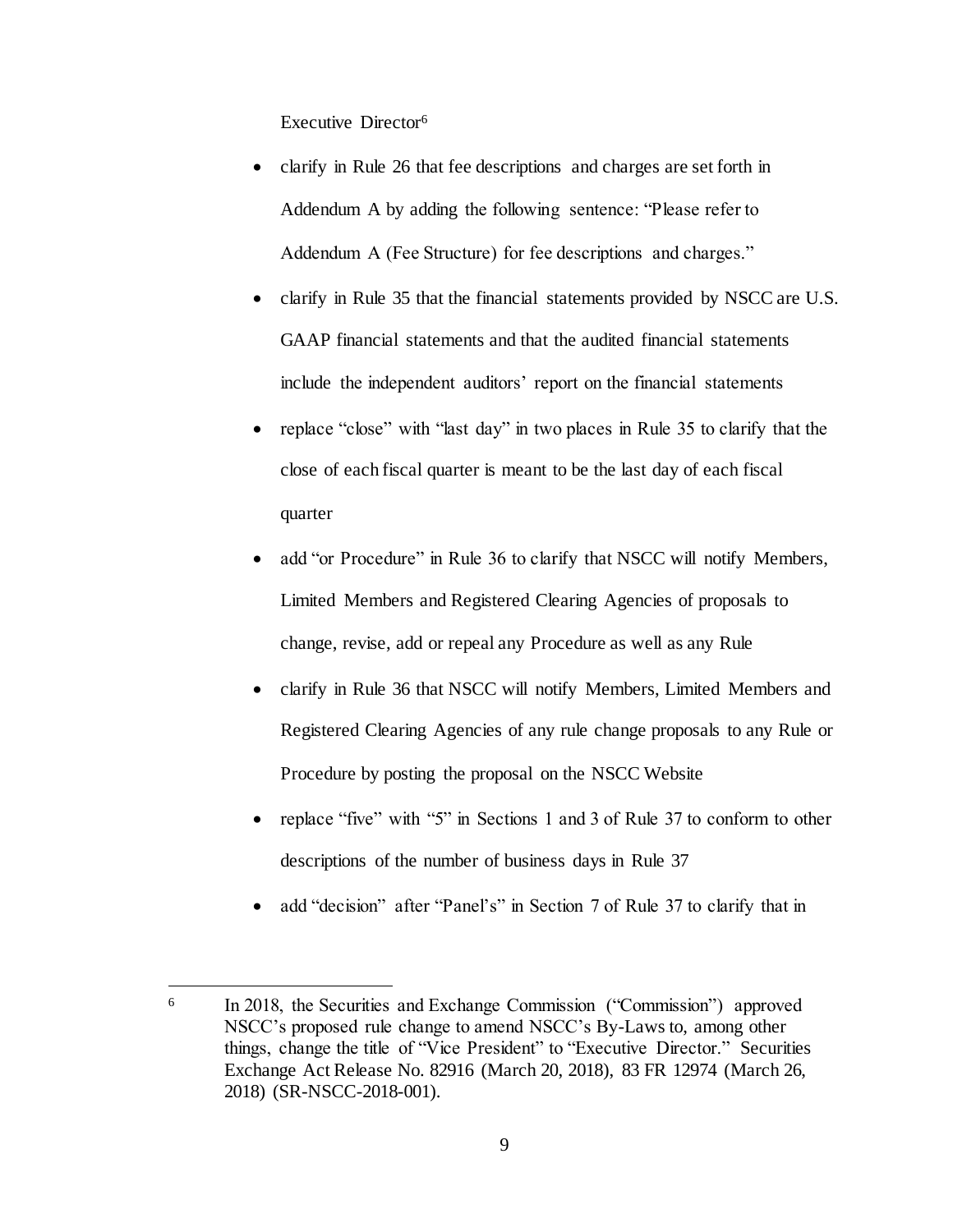subsection (iii) an action or proposed action shall be deemed final if a hearing has been held when the Corporation gives notice to the Interested Person of the Panel's decision

- change a reference of "Rules, Procedures" in Rule 38 to "Rules and Procedures" to conform the phrase to other instances in the Rules and add a comma after the phrase for grammatical effect
- remove the references to NSCC delivering notice to an Interested Person's box maintained on NSCC's premises in Section 1 of Rule 45 because NSCC does not maintain boxes for Members, Limited Members or applicants
- add a heading title "E. MF Info Xchange" and place the MF Info Xchange description under the heading and remove the subsection reference "SEC 6." in Rule 52 in order to reflect that MF Info Xchange is a separate service from Mutual Fund Profile Service<sup>7</sup>
- replace "Securities and Commission Rule 15c3-3" with "Rule 15c3-3 of the Exchange Act" in Section  $9(b)(vi)$  of Rule 53 to reflect that it is referring to a rule promulgated under the Exchange Act
- replace "Securities and Commission Rule 17a-3" with "Rule 17a-3 of the Exchange Act" in Section  $9(c)(ii)$  of Rule 53 to reflect that it is referring to

<sup>&</sup>lt;sup>7</sup> MF Info Xchange was added to the Rules in 2018 as an enhancement of the Mutual Fund Profile Service. Securities Exchange Act Release No. 84611 (November 16, 2018), 83 FR 59427 (November 23, 2018) (SR-NSCC-2018-010). Although it is still integrated with the Mutual Fund Profile Service, NSCC would like to market MF Info Xchange as a separate service and not just a function of the Mutual Fund Profile Service.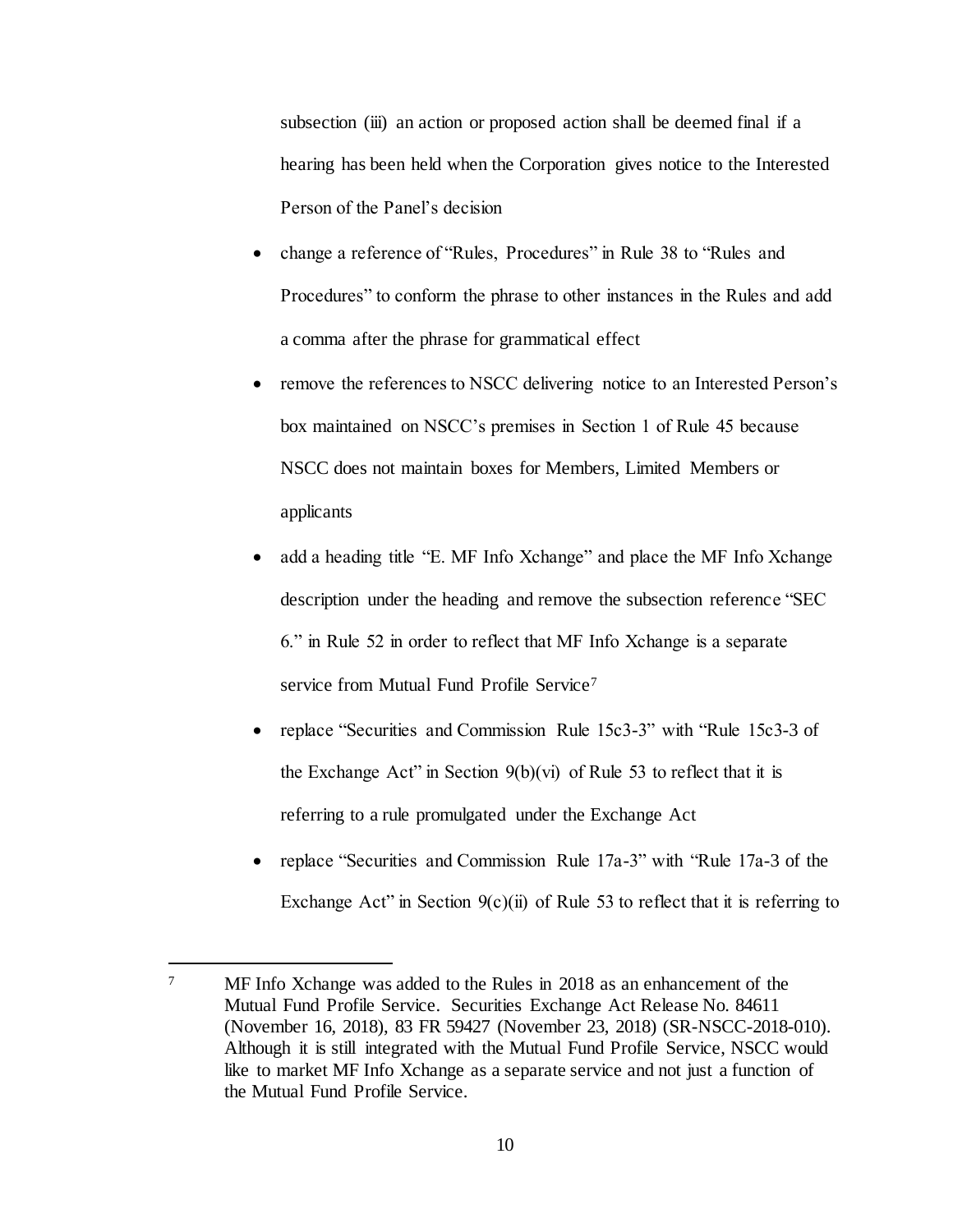a rule promulgated under the Exchange Act

- remove references to settlement of payments in Section 4 of Rule 57 as NSCC stopped settlement with respect to Licensing and Appointments in 2012<sup>8</sup>
- replace "SEC Rule 15c3-3" with "Rule 15c3-3 of the Exchange Act" in Section  $E(5)$  of Procedure VII to reflect that it is referring to a rule promulgated under the Exchange Act
- replace "SEC Rule  $15c3-3(d)(1)$ " with "Rule  $15c3-3(d)(1)$  of the Exchange Act" in Section  $E(5)$  of Procedure VII to reflect that it is referring to a rule promulgated under the Exchange Act
- replace "NSCC's Rule & Procedures" with "these Rules and Procedures" in Section D.2 of Procedure VIII to conform to usage throughout the Rules
- remove "NSCC's" and "NSCC" before Settling Banks in Section D.2 of Procedure VIII as the reference is unnecessary
- replace "SEC Rule  $15c3-1(a)(8)$ " with "Rule  $15c3-1(a)(8)$  of the Exchange Act" in Section 1.B.1 of Addendum B to reflect that it is referring to rules promulgated under the Exchange Act
- remove "it is" in Section 6.A(v) of Addendum B as it is unnecessary
- remove "it is" in Section 6.A(xi) of Addendum B as it is unnecessary
- add "(as defined in Rule 53)" in Section  $10.A(xi)$  of Addendum B to

<sup>8</sup> NSCC removed the settlement function of Licensing and Appointments in 2012 because it was not being used by Members or Limited Members but the references were not removed from the Rules at that time.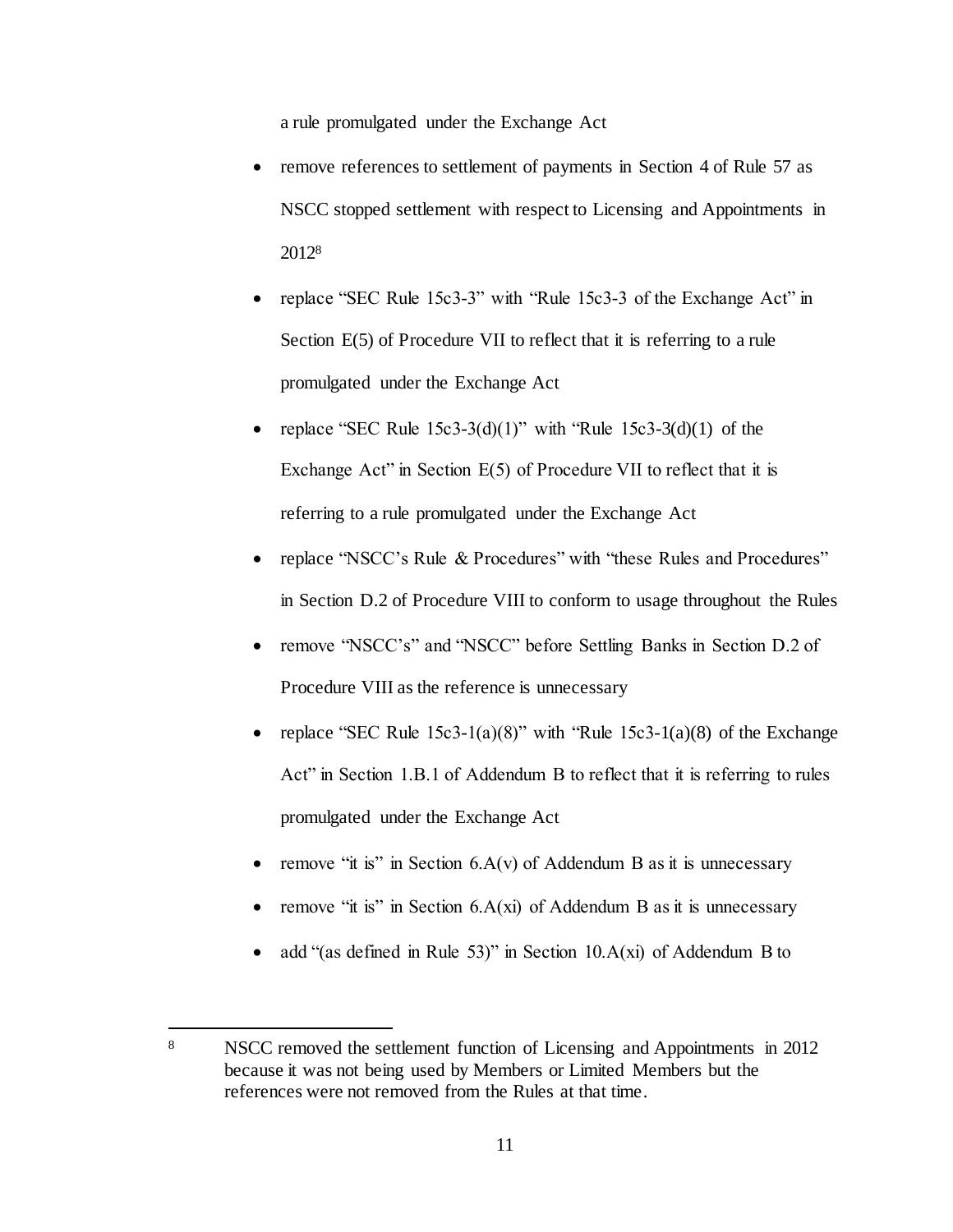reflect that AIP Manufacturer is defined in Rule 53

- replace "under Section 4 of this Rule" with "in Rule 53" in Section  $10.A(xi)$  of Addendum B to reflect that Eligible AIP Products is defined in Rule 53
- replace "SEC Rule 15c3-3" with "Rule 15c3-3 of the Exchange Act" in Section I of Addendum G to reflect that it is referring to a rule promulgated under the Exchange Act
- add "of the Exchange Act" following Rule 19(b) in Addendum L to reflect that it is a rule promulgated under the Exchange Act
- change references of "Non-US" to "non-U.S." in Addendum O to reflect that Non-US is not a defined term
- change reference of "Standard Requirements" to "standard requirements" in Addendum O to reflect that the term is not defined in the Rules
- change reference of "US Entities" to "U.S. entities" in Addendum O to reflect the correct abbreviation for U.S. and to reflect that entities is not defined in the Rules
- change a reference from "the Corporation" to "NSCC" in Addendum O to be consistent with other references to NSCC in Addendum O and to reflect the proposed defined term NSCC

#### *(iii) Proposal to make certain technical changes in the Rules*

NSCC is proposing to make the following technical changes in the Rules to better clarify the meaning of certain provisions and to be consistent with other provisions in the Rules: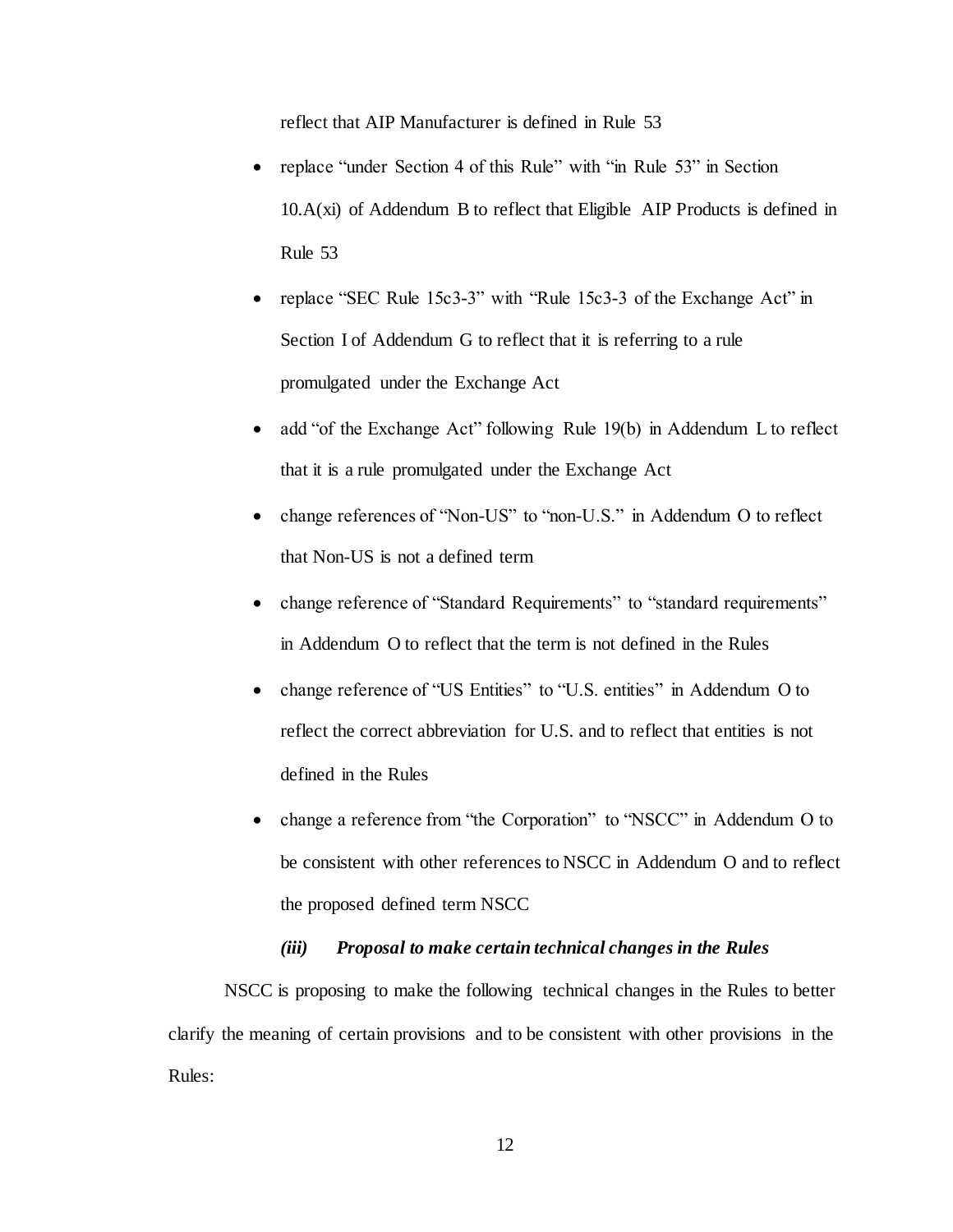- conform the use of dashes in Section 2 of Rule 2
- delete the parentheses in references to "Rule  $4(A)$ " in Rule  $4(A)$  to conform to titles of other Rules
- conform the use of the abbreviation "SEC" for "Section" or to identify the sections in Rules 42, 44 and 60 and the use of letters to identify subsections in Section 4 of Rule 60 to be consistent with other Rules
- delete the parentheses in the titles of Rule 40, Rule 41 and Rule 60 to conform to titles in other Rules
- add tabs to the paragraphs in Rule 54 to conform with formatting in other Rules
- replace "Section XII" with "Procedure XIII" in Procedure I to reflect that Procedure XIII contains the definitions referred to in that paragraph
- remove a duplicative use of the word "plus" prior to subsection  $I(A)(1)(d)$ of Procedure XV
- replace the subsection reference (i) with (h) in  $I(A)(1)$  of Procedure XV
- replace the subsection reference (g) with (f) in  $I(A)(2)$  of Procedure XV
- replace "Rule 2A, Section 4 (Ongoing Monitoring (Surveillance Status))" with "Rule 2B, Section 4 (Ongoing Monitoring)" in a footnote in Addendum B as that section is referring to Rule 2B, Section 4
- delete the incorrect use of an apostrophe in Addendum J
- remove a reference to item "seven" in Addendum P as there is no item seven in Addendum P
	- *(iv) Proposal to add a disclaimer regarding trademarks and servicemarks in the Rules*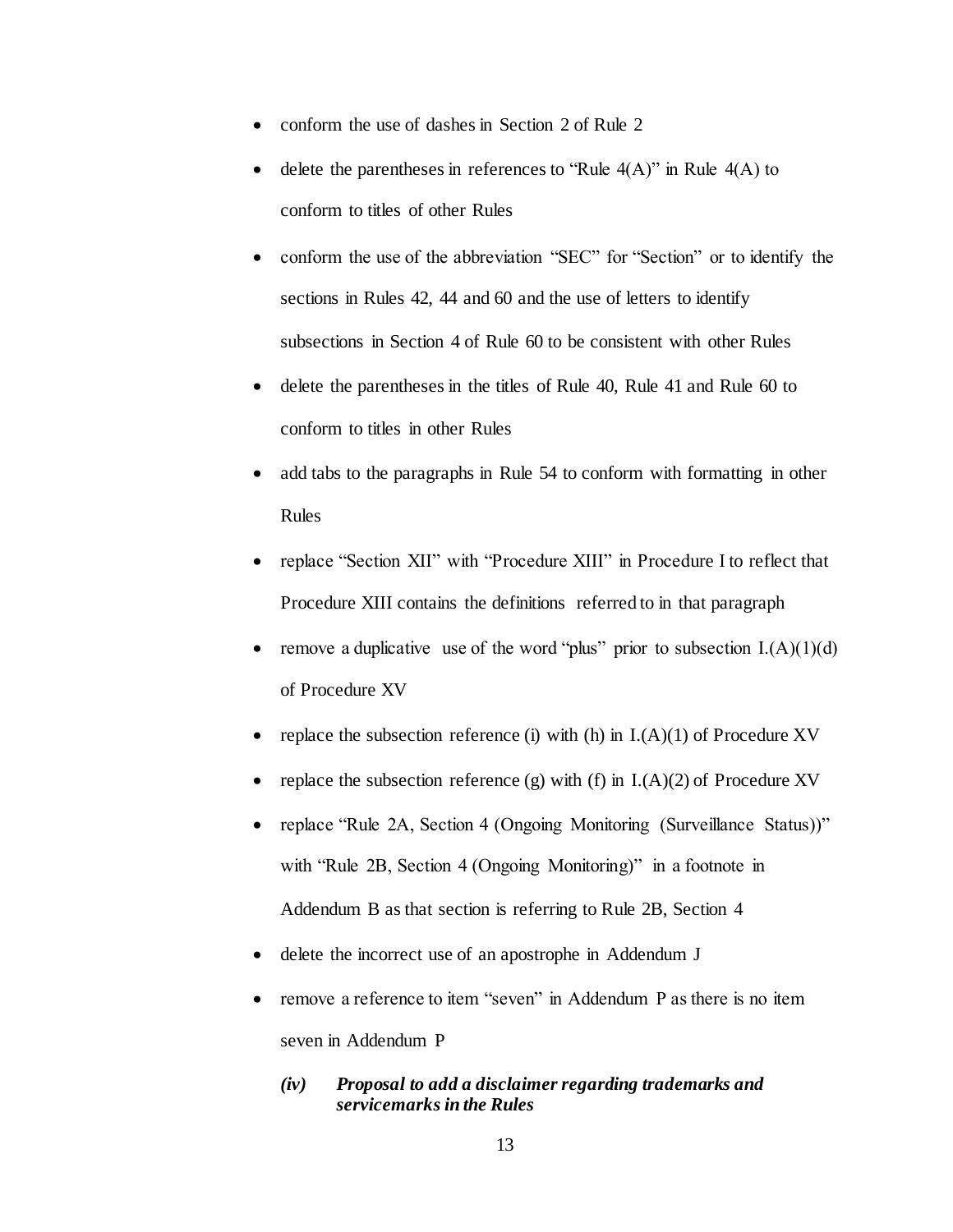NSCC is proposing to add a disclaimer in a footnote to Rule 1 regarding trademarks and servicemarks that appear or may appear in the future in the Rules. NSCC has adapted the disclaimer that appears in the Terms of Use page on The Depository Trust & Clearing Corporation's ("DTCC") website for this purpose. The disclaimer would state that (i) all products and services provided by NSCC referenced in the Rules are either registered trademarks or servicemarks of, or trademarks or servicemarks of, DTCC or its affiliates, and (ii) other names of companies, products or services appearing in the Rules are the trademarks or servicemarks of their respective owners.

While certain terms that are registered trademarks are denoted with a TM or a  $\circledR$ in the Rules, NSCC believes that the addition of this disclaimer provides additional protection to the marks of DTCC and/or its affiliates as well as the marks of third parties.

# *(v) Proposal to change certain notice provisions relating to rule changes.*

NSCC is proposing to delete a requirement in Rule 33 that Members and Limited Members be given 10 business days' notice of any proposed amendment to the Procedures. NSCC is also proposing to replace "immediately" with "promptly" in Rule 36 in order to provide that NSCC will promptly—but might not immediately—notify Members and Limited Members of any proposed rule changes. NSCC believes that the foregoing requirements are not necessary or practical because, as explained below, Members and Limited Members are already provided adequate notice of any changes or proposed changes to NSCC's Rules or Procedures through the rule change process.

As a clearing agency registered with the Commission, the Securities Exchange Act of 1934 (the "Act") provides a clear framework under which NSCC's Rules are adopted and enforced. Under the rule change process, generally, before a proposed rule

14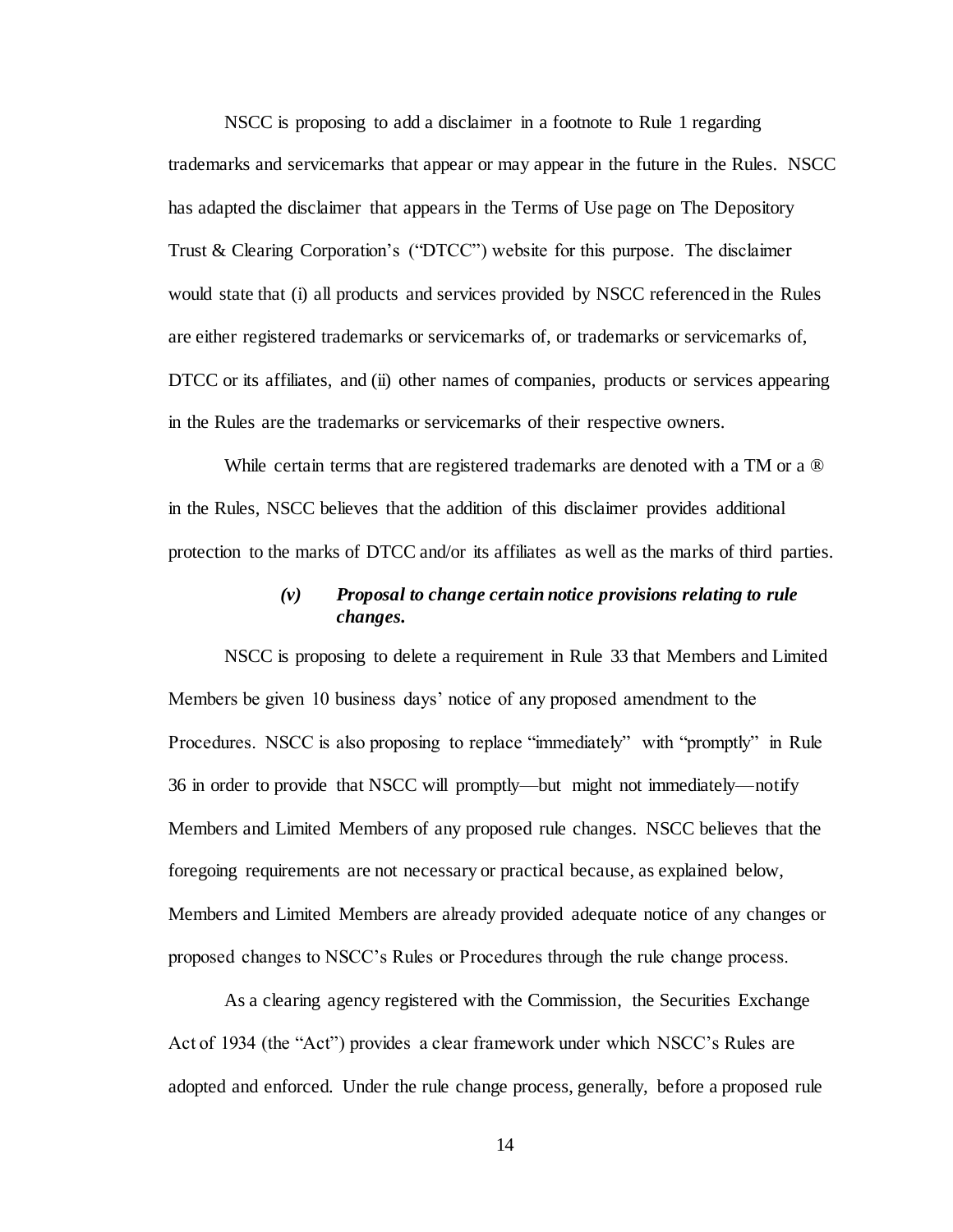change may take effect, (i) the change and an explanatory statement must be filed with the Commission and posted by NSCC on the NSCC Website, (ii) notice of the filing and the substantive terms or description of the change must be published by the Commission in the *Federal Register* for public review and comment, and (iii) the Commission must approve the change (or the change must otherwise be permitted to take effect). NSCC's Rules are filed with and reviewed by the Commission. As a clearing agency registered under Section 17A of the Act,<sup>9</sup> a self-regulatory organization subject to Section 19 of the Act,<sup>10</sup> and a systemically important financial market utility under Title VIII of Dodd-Frank Wall Street Reform and Consumer Protection Act of 2010 ("Dodd-Frank"),<sup>11</sup> NSCC is required to follow: (1) a specified process<sup>12</sup> whenever it proposes a new rule or a change or amendment to its Rules and  $(2)$  a specified process<sup>13</sup> whenever it proposes to make a change to its rules, procedures or operations that could materially affect the nature or level of risks presented by NSCC.

These rule change processes provide notice to Members and Limited Members and provide an opportunity for those parties to comment on such changes. Rule 19b-4 under the Act requires that NSCC post any rule change proposals on its website within

l

 $11 \t12 \tU.S.C. 5465(e)(1).$ 

<sup>&</sup>lt;sup>9</sup> 15 U.S.C. 78q-1.

<sup>10</sup> 15 U.S.C. 78s.

<sup>12</sup> This process is set forth in Section 19(b) of the Act and Rule 19b-4 thereunder. 15 U.S.C. 78s(b) and 17 CFR 240.19b-4.

<sup>13</sup> This process is set forth in Section 806(e) of Dodd-Frank and Rule 19b-4 thereunder. 12 U.S.C. 5465(e) and 17 CFR 240.19b-4.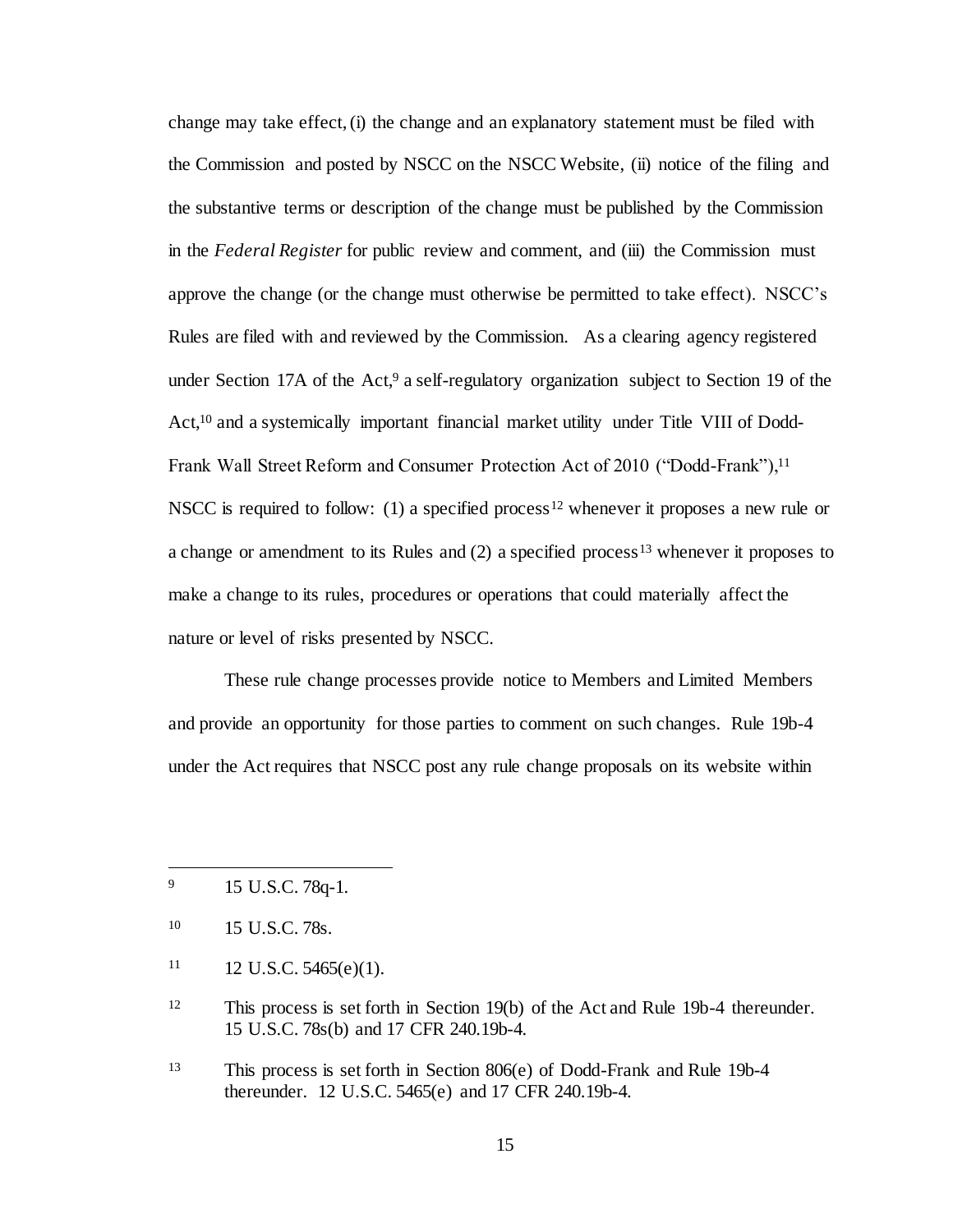two business days after the filing of a proposed rule change,  $14$  post any rule changes that are approved by the Commission within two business days after it has been notified of the Commission's approval<sup>15</sup> and post any rule change within two business days of the Commission's notice of such proposed change for rule changes that are effective upon filing.<sup>16</sup> NSCC complies—and will continue to comply—with such notice requirements which it believes are adequate.

### 2. Statutory Basis

Section  $17A(b)(3)(F)$  of the Act requires, in part, that the Rules be designed to promote the prompt and accurate clearance and settlement of securities transactions.<sup>17</sup>

NSCC believes that the proposed changes to (i) correct or clarify the use of certain defined terms in the Rules, (ii) make certain clarifications in the Rules, (iii) make certain technical changes to the Rules and (iv) add a disclaimer regarding trademarks and servicemarks in the Rules are consistent with Section  $17(A)(b)(3)(F)$  of the Act<sup>18</sup> because such changes would enhance the clarity and transparency of the Rules. By enhancing the clarity and transparency of the Rules, the proposed changes would allow Members and Limited Members to more efficiently and effectively conduct their business in accordance with the Rules, which NSCC believes would promote the prompt and accurate clearance and settlement of securities transactions. As such, NSCC believes that

- <sup>15</sup> 17 CFR 240.19b-4(m)(2).
- <sup>16</sup> Id.

j

- $17 \qquad 15 \text{ U.S.C. } 78q 1(b)(3)(F).$
- 18 <u>Id.</u>

<sup>14</sup> 17 CFR 240.19b-4(l).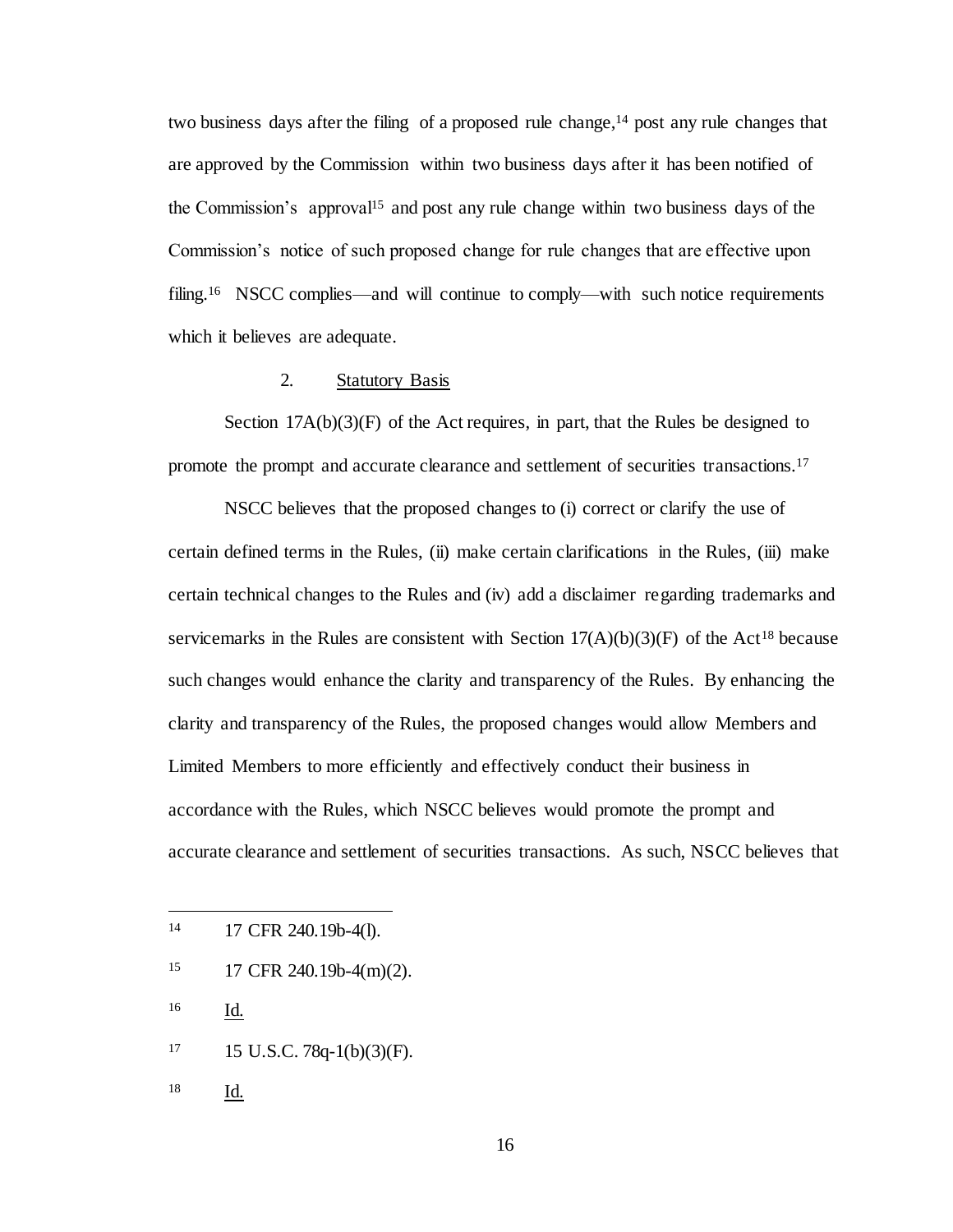the proposed changes would be consistent with Section  $17A(b)(3)(F)$  of the Act.<sup>19</sup>

NSCC believes that the proposed changes would enhance the efficiency of NSCC's process for notifying its Members and Limited Members about changes to its Rules and Procedures. As discussed above in detail, NSCC believes that Members and Limited Members are already provided adequate notice of any rule changes, including changes to its Procedures, through the rule change process. As such, the requirements for NSCC to immediately provide notice of any proposal it has made to change any Rule and to provide ten Business Days' notice of any proposed amendment to the Procedures are impractical and unnecessary and therefore can negatively impact the efficiency of the process. Specifically, because NSCC is already subject to—and complies with—the timeframes required by the Act and Dodd Frank, NSCC believes that self-imposed requirements to provide notice more quickly (in the case of proposed rule changes) or farther in advance (in case of changes to Procedures) than what is required by statute is unnecessary. In addition, NSCC believes that the requirements are impractical because  $(i)(x)$  the requirement to immediately give notice requires NSCC to coordinate an almost simultaneous submission of a proposed rule filing and notification to Members and Limited Members, and (y) Members and Limited Members would not be prejudiced by the delta between immediately and promptly; and (ii) the requirement to provide Members and Limited Members notice of changes to Procedures ten Business Days in advance, especially when such parties already receive adequate notice of the changes, could cause delays in the rule filing process and/or the implementation of an amended rule and procedure. Accordingly, NSCC believes that, by removing unnecessary and

 $19$ Id.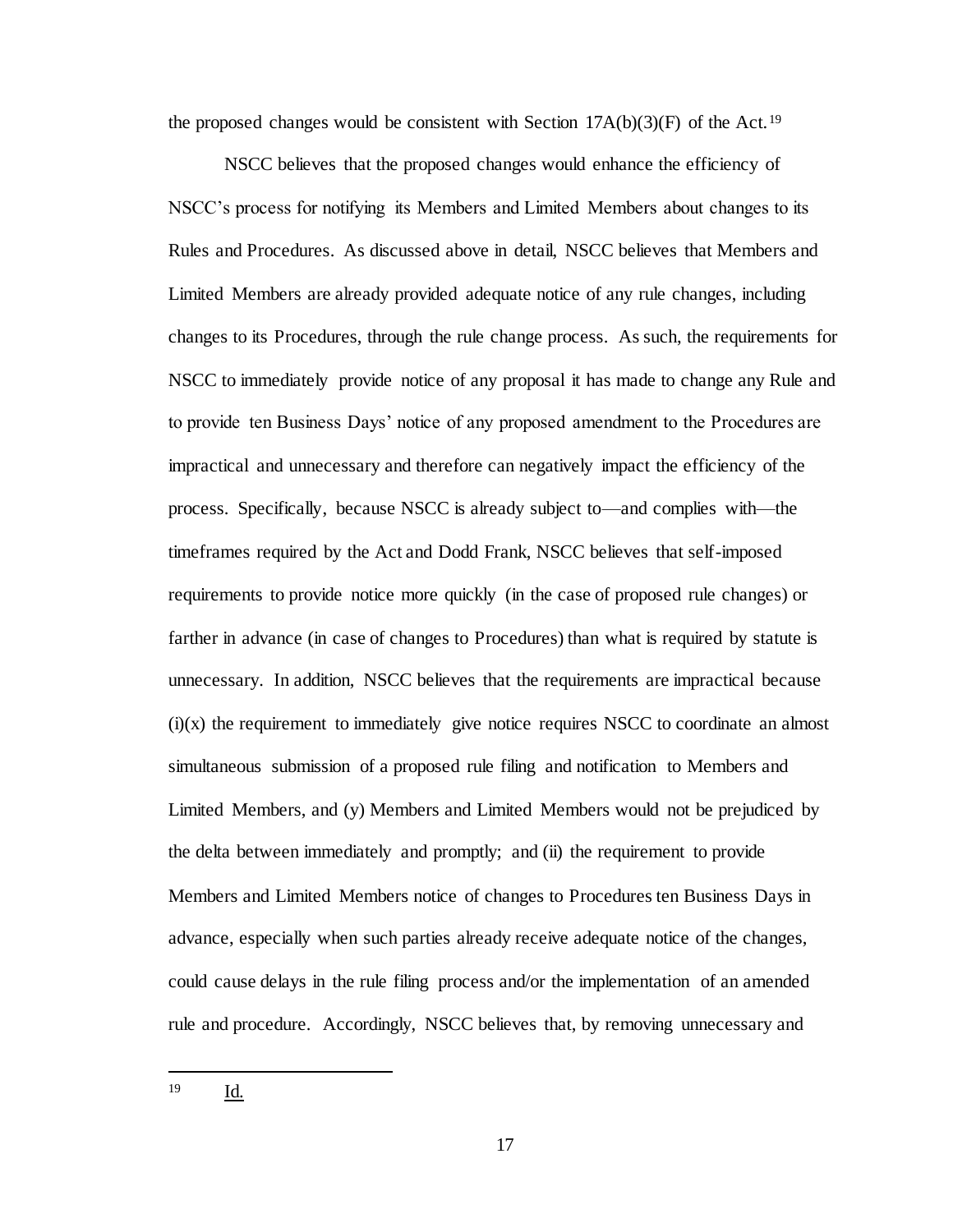impractical timing requirements for notice, the proposed rule change is designed to enhance the efficiency of NSCC's notice process and implementation of the amended Rules and Procedures, thereby promoting the prompt and accurate clearance and settlement of securities transactions, as provided under such amended Rules and Procedures. As such, NSCC believes that the proposed changes would be consistent with Section  $17A(b)(3)(F)$  of the Act.<sup>20</sup>

### (B) Clearing Agency's Statement on Burden on Competition

NSCC does not believe the proposed rule changes to (i) correct or clarify the use of certain defined terms in the Rules, (ii) make certain clarifications in the Rules, (iii) make certain technical changes to the Rules, (iv) add a disclaimer regarding trademarks and servicemarks in the Rules and (v) change certain notice provisions relating to rule changes would impact competition. The proposed rule changes described in  $(i) - (iv)$ above would merely enhance the clarity and transparency of the Rules and would not affect NSCC's operations or the rights and obligations of the membership. While the proposed changes to the notice provisions described in (v) above would impact the rights and obligations of the Members and Limited Members to receive notices more quickly (in the case of proposed rule changes) or farther in advance (in case of changes to Procedures) than what is required by statute, the impact of the proposed changes on the Members and Limited Members would be minimal. As discussed above, NSCC believes that the proposed changes to the notice provisions are removing unnecessary and impractical timing requirements for notices, and Members and Limited Members would continue to receive adequate notice under the rule change process and continue to be

<sup>20</sup> Id.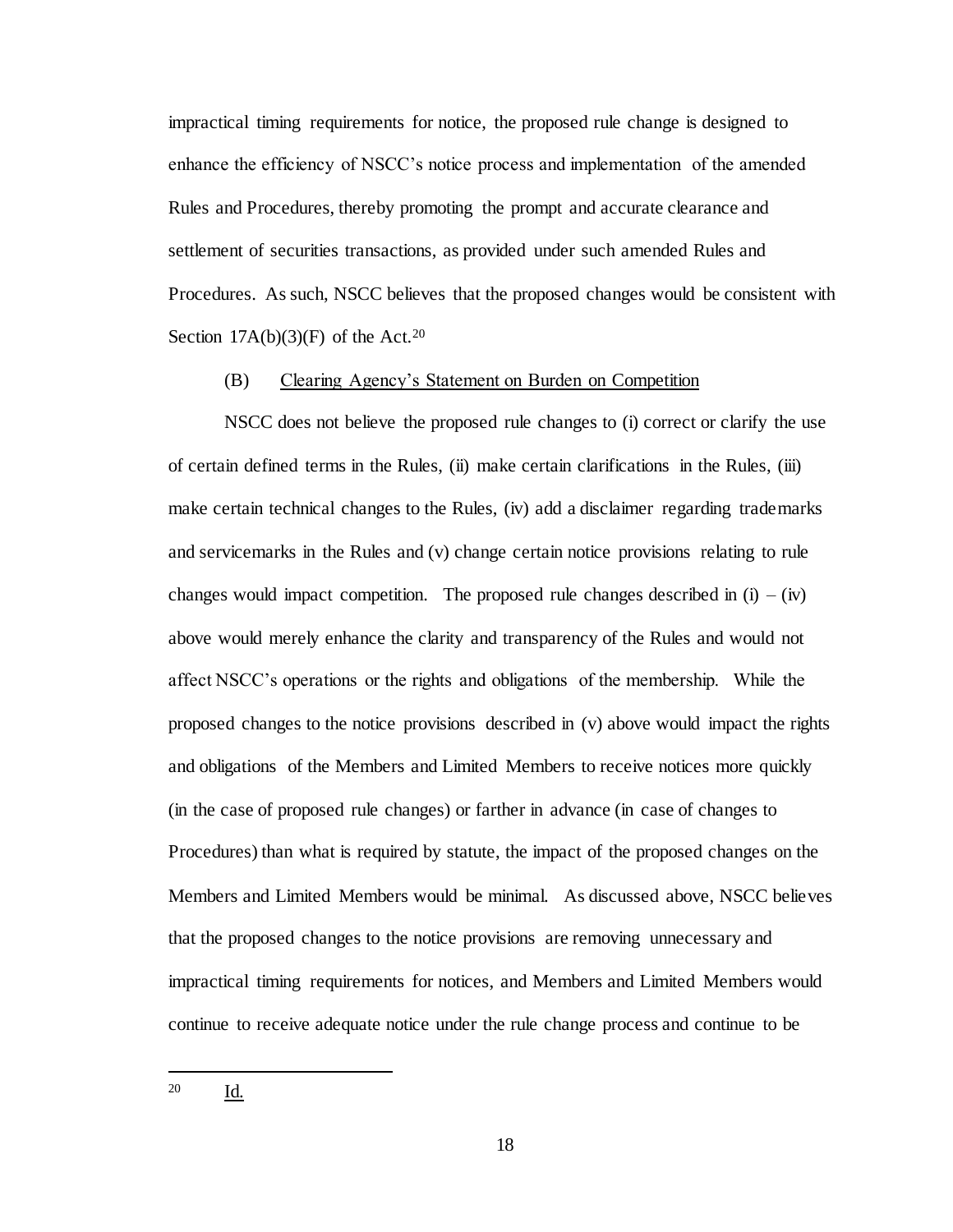treated equally with respect to such notices. As such, NSCC believes the proposed rule changes would not have any impact on competition.

## (C) Clearing Agency's Statement on Comments on the Proposed Rule Change Received from Members, Participants, or Others

NSCC has not received or solicited any written comments relating to this proposal. NSCC will notify the Commission of any written comments received by NSCC.

# III. Date of Effectiveness of the Proposed Rule Change, and Timing for Commission Action

The foregoing rule change has become effective pursuant to Section  $19(b)(3)(A)^{21}$ of the Act and paragraph  $(f)^{22}$  of Rule 19b-4 thereunder. At any time within 60 days of the filing of the proposed rule change, the Commission summarily may temporarily suspend such rule change if it appears to the Commission that such action is necessary or appropriate in the public interest, for the protection of investors, or otherwise in furtherance of the purposes of the Act.

#### IV. Solicitation of Comments

Interested persons are invited to submit written data, views and arguments concerning the foregoing, including whether the proposed rule change is consistent with the Act. Comments may be submitted by any of the following methods:

#### Electronic Comments:

j

 Use the Commission's Internet comment form (http://www.sec.gov/rules/sro.shtml); or

 $21$  15 U.S.C 78s(b)(3)(A).

<sup>22</sup> 17 CFR 240.19b-4(f).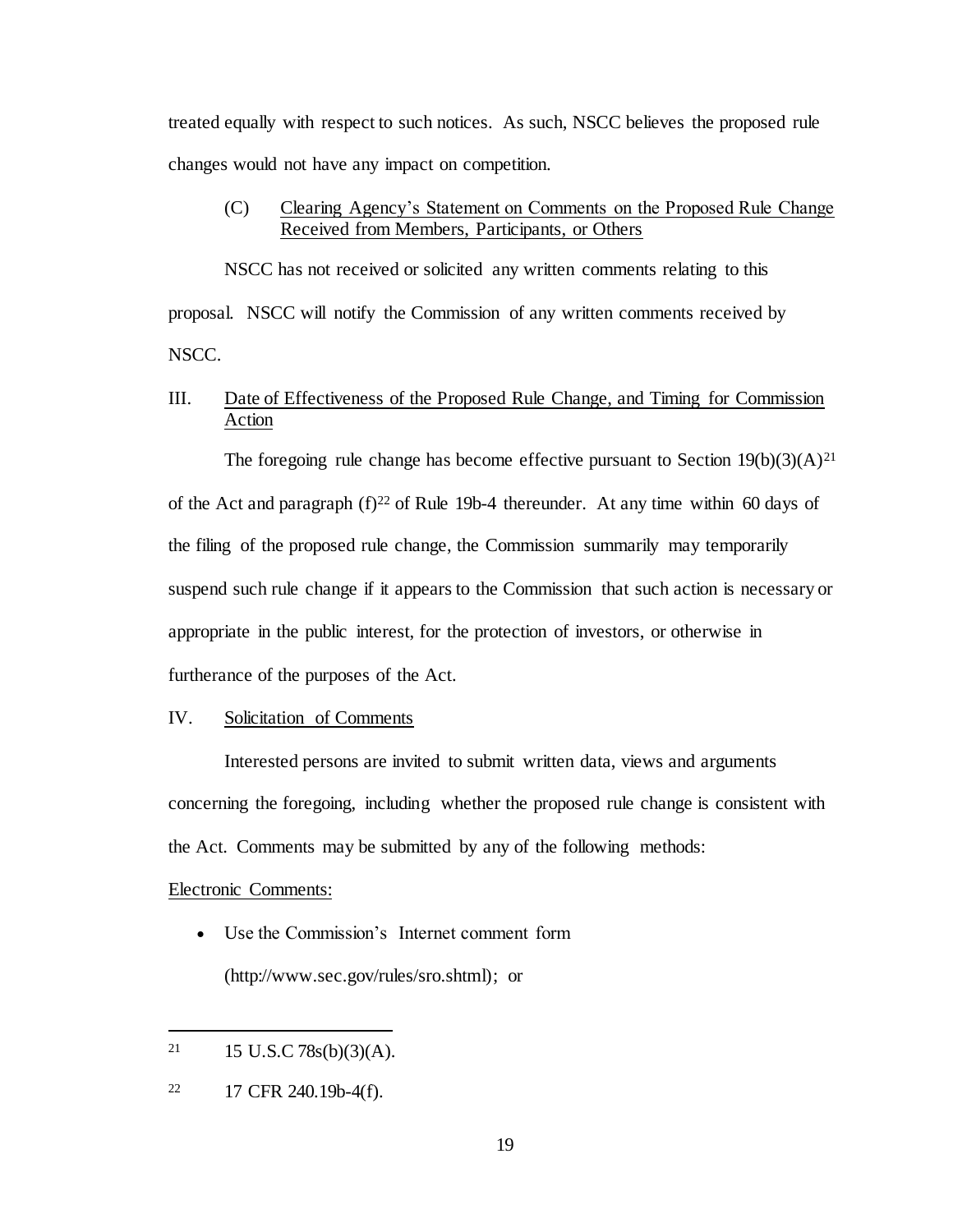• Send an e-mail to rule-comments@sec.gov. Please include File Number SR-NSCC-2021-006 on the subject line.

#### Paper Comments:

• Send paper comments in triplicate to Secretary, Securities and Exchange Commission, 100 F Street, NE, Washington, DC 20549.

All submissions should refer to File Number SR-NSCC-2021-006.This file number should be included on the subject line if e-mail is used. To help the Commission process and review your comments more efficiently, please use only one method. The Commission will post all comments on the Commission's Internet website (http://www.sec.gov/rules/sro.shtml). Copies of the submission, all subsequent amendments, all written statements with respect to the proposed rule change that are filed with the Commission, and all written communications relating to the proposed rule change between the Commission and any person, other than those that may be withheld from the public in accordance with the provisions of 5 U.S.C. 552, will be available for website viewing and printing in the Commission's Public Reference Room, 100 F Street, NE, Washington, DC 20549 on official business days between the hours of 10:00 a.m. and 3:00 p.m. Copies of the filing also will be available for inspection and copying at the principal office of NSCC and on DTCC's website (https://dtcc.com/legal/sec-rulefilings.aspx). All comments received will be posted without change. Persons submitting comments are cautioned that we do not redact or edit personal identifying information from comment submissions. You should submit only information that you wish to make

20